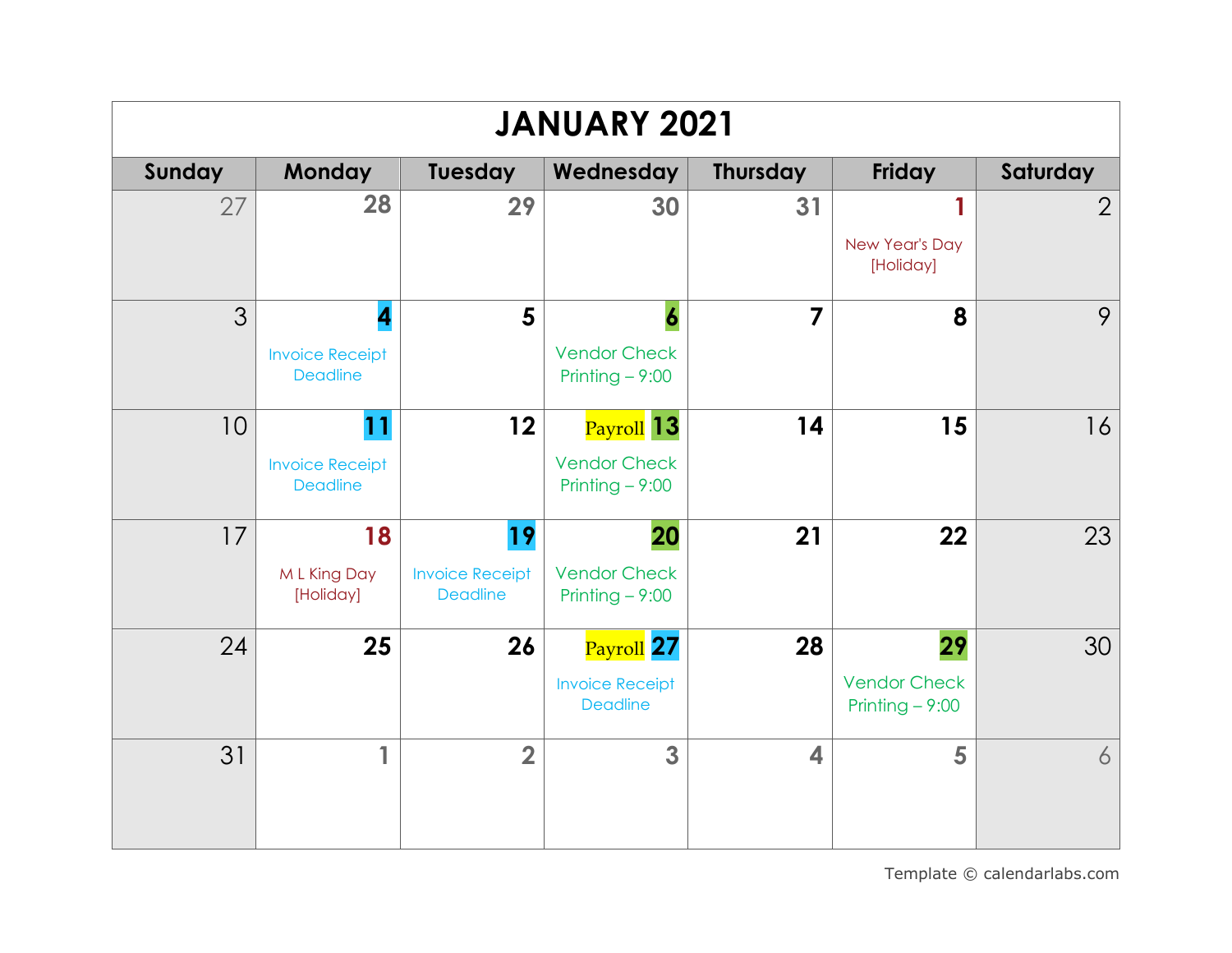| <b>FEBRUARY 2021</b>   |                                                                                |                                           |                                           |    |                                         |    |  |  |  |
|------------------------|--------------------------------------------------------------------------------|-------------------------------------------|-------------------------------------------|----|-----------------------------------------|----|--|--|--|
| Sunday                 | <b>Monday</b><br>Tuesday<br>Wednesday<br><b>Thursday</b><br>Friday<br>Saturday |                                           |                                           |    |                                         |    |  |  |  |
| 31                     |                                                                                | $\overline{\mathbf{2}}$                   | 3                                         | 4  | 5                                       | 6  |  |  |  |
|                        | <b>Invoice Receipt</b><br><b>Deadline</b>                                      |                                           | <b>Vendor Check</b><br>Printing $-9:00$   |    |                                         |    |  |  |  |
| $\overline{7}$         | 8                                                                              | 9                                         | Payroll 10                                | 11 | 12                                      | 13 |  |  |  |
|                        | <b>Invoice Receipt</b><br><b>Deadline</b>                                      |                                           | <b>Vendor Check</b><br>Printing $-9:00$   |    | Lincoln's<br><b>Birthday-FH</b>         |    |  |  |  |
| 14                     | 15                                                                             | 16                                        | 17                                        | 18 | 19                                      | 20 |  |  |  |
| <b>Valentine's Day</b> | Presidents' Day<br>[Holiday]                                                   | <b>Invoice Receipt</b><br><b>Deadline</b> | <b>Vendor Check</b><br>Printing $-9:00$   |    |                                         |    |  |  |  |
| 21                     | 22                                                                             | 23                                        | Payroll 24                                | 25 | 26                                      | 27 |  |  |  |
|                        |                                                                                |                                           | <b>Invoice Receipt</b><br><b>Deadline</b> |    | <b>Vendor Check</b><br>Printing $-9:00$ |    |  |  |  |
| 28                     | 1                                                                              | $\overline{2}$                            | 3                                         | 4  | 5                                       | 6  |  |  |  |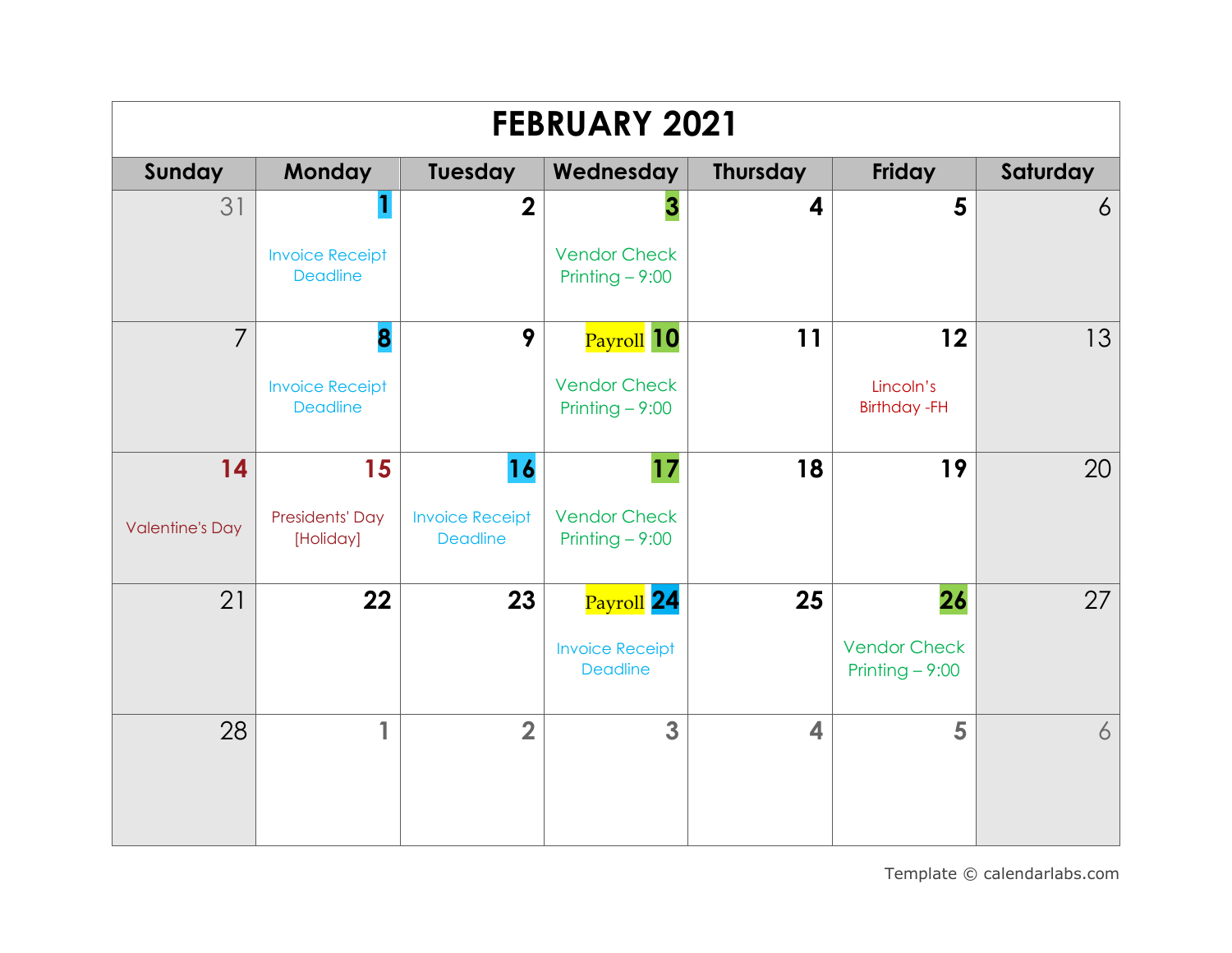| <b>MARCH 2021</b> |                                           |                                                               |                                         |    |                                           |    |  |  |  |
|-------------------|-------------------------------------------|---------------------------------------------------------------|-----------------------------------------|----|-------------------------------------------|----|--|--|--|
| Sunday            | <b>Monday</b>                             | Tuesday<br><b>Thursday</b><br>Friday<br>Wednesday<br>Saturday |                                         |    |                                           |    |  |  |  |
| 28                |                                           | $\overline{\mathbf{2}}$                                       | 3                                       | 4  | 5                                         | 6  |  |  |  |
|                   | <b>Invoice Receipt</b><br><b>Deadline</b> |                                                               | <b>Vendor Check</b><br>Printing $-9:00$ |    |                                           |    |  |  |  |
| $\overline{7}$    | 8                                         | 9                                                             | Payroll <sup>10</sup>                   | 11 | 12                                        | 13 |  |  |  |
|                   | <b>Invoice Receipt</b><br><b>Deadline</b> |                                                               | <b>Vendor Check</b><br>Printing $-9:00$ |    |                                           |    |  |  |  |
| 14                | 15                                        | 16                                                            | 17                                      | 18 | 19                                        | 20 |  |  |  |
|                   | <b>Invoice Receipt</b><br><b>Deadline</b> |                                                               | <b>Vendor Check</b><br>Printing $-9:00$ |    |                                           |    |  |  |  |
| 21                | 22                                        | 23                                                            | Payroll 24                              | 25 | 26                                        | 27 |  |  |  |
|                   | <b>Invoice Receipt</b><br><b>Deadline</b> |                                                               | <b>Vendor Check</b><br>Printing $-9:00$ |    | <b>Invoice Receipt</b><br><b>Deadline</b> |    |  |  |  |
| 28                | 29                                        | 30                                                            | 31                                      | 1  | $\overline{\mathbf{2}}$                   | 3  |  |  |  |
|                   |                                           | <b>Vendor Check</b><br>Printing $-9:00$                       |                                         |    |                                           |    |  |  |  |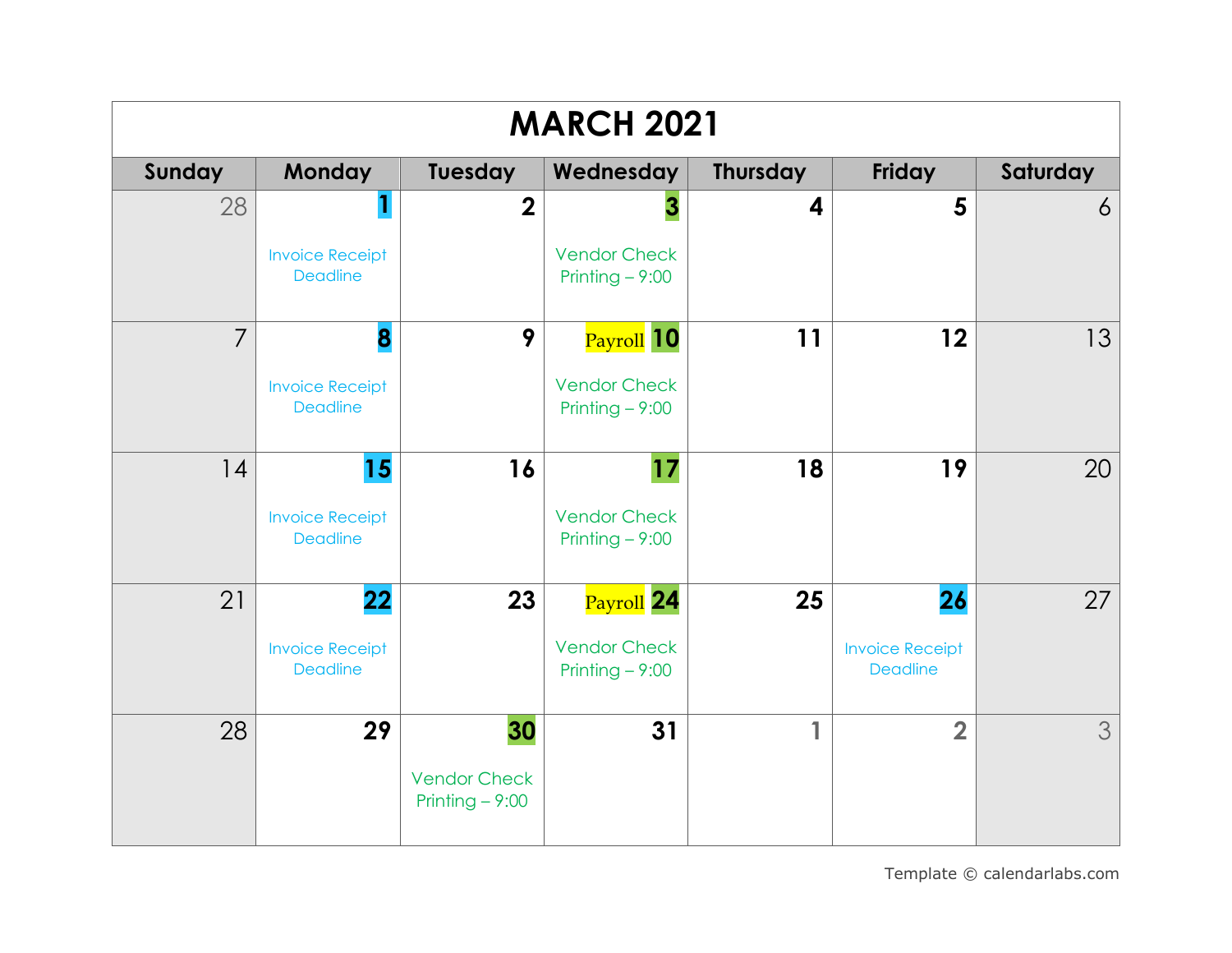| <b>APRIL 2021</b>                               |                                                                      |         |                                                       |                 |                                               |          |  |  |  |
|-------------------------------------------------|----------------------------------------------------------------------|---------|-------------------------------------------------------|-----------------|-----------------------------------------------|----------|--|--|--|
| Sunday                                          | <b>Monday</b>                                                        | Tuesday | Wednesday                                             | <b>Thursday</b> | <b>Friday</b>                                 | Saturday |  |  |  |
| 28                                              | 29                                                                   | 30      | 31                                                    | 1               | $\overline{\mathbf{2}}$<br>Good Friday        | 3        |  |  |  |
| $\overline{\mathbf{4}}$<br><b>Easter Sunday</b> | $\overline{\mathbf{5}}$<br><b>Invoice Receipt</b><br><b>Deadline</b> | 6       | Payroll 7<br><b>Vendor Check</b><br>Printing $-9:00$  | 8               | 9                                             | 10       |  |  |  |
| 11                                              | 12<br><b>Invoice Receipt</b><br><b>Deadline</b>                      | 13      | 14<br><b>Vendor Check</b><br>Printing $-9:00$         | 15              | 16                                            | 17       |  |  |  |
| 18                                              | 19<br><b>Invoice Receipt</b><br><b>Deadline</b>                      | 20      | Payroll 21<br><b>Vendor Check</b><br>Printing $-9:00$ | 22              | 23                                            | 24       |  |  |  |
| 25                                              | 26                                                                   | 27      | 28<br><b>Invoice Receipt</b><br><b>Deadline</b>       | 29              | 30<br><b>Vendor Check</b><br>Printing $-9:00$ |          |  |  |  |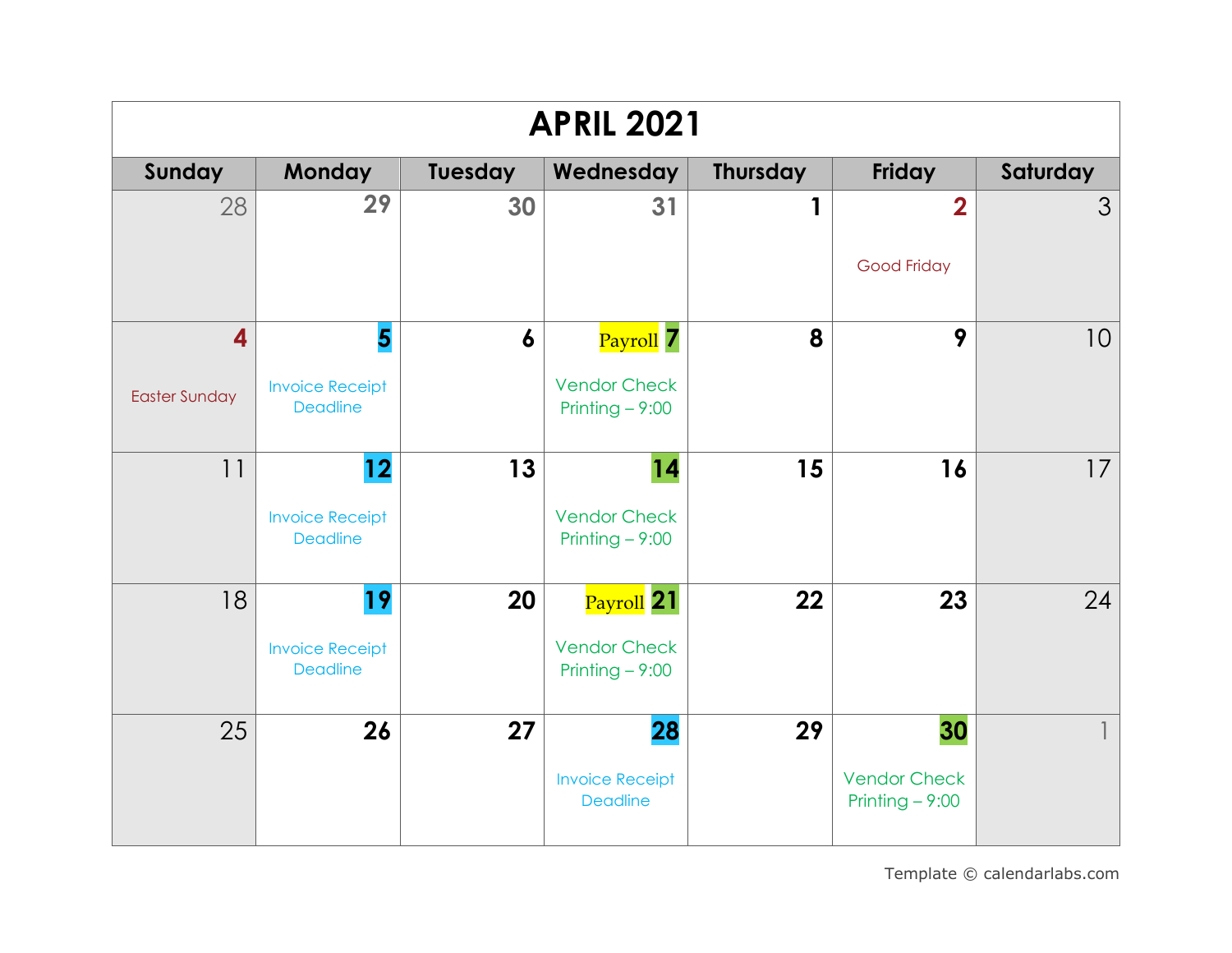| <b>MAY 2021</b>          |                                                 |                          |                                                       |                 |                                               |          |  |  |
|--------------------------|-------------------------------------------------|--------------------------|-------------------------------------------------------|-----------------|-----------------------------------------------|----------|--|--|
| Sunday                   | <b>Monday</b>                                   | Tuesday                  | Wednesday                                             | <b>Thursday</b> | <b>Friday</b>                                 | Saturday |  |  |
| 25                       | 26                                              | 27                       | 28                                                    | 29              | 30                                            |          |  |  |
| $\overline{2}$           | 3<br><b>Invoice Receipt</b><br><b>Deadline</b>  | 4                        | Payroll 5<br><b>Vendor Check</b><br>Printing $-9:00$  | 6               | $\overline{\mathbf{z}}$                       | 8        |  |  |
| 9<br><b>Mother's Day</b> | 10<br><b>Invoice Receipt</b><br><b>Deadline</b> | 11                       | 12<br><b>Vendor Check</b><br>Printing $-9:00$         | 13              | 14                                            | 15       |  |  |
| 16                       | 17<br><b>Invoice Receipt</b><br><b>Deadline</b> | 18                       | Payroll 19<br><b>Vendor Check</b><br>Printing $-9:00$ | 20              | 21                                            | 22       |  |  |
| 23                       | 24                                              | 25                       | 26<br><b>Invoice Receipt</b><br><b>Deadline</b>       | 27              | 28<br><b>Vendor Check</b><br>Printing $-9:00$ | 29       |  |  |
| 30                       | 31<br><b>Memorial Day</b><br>[Holiday]          | $\overline{\phantom{a}}$ | $\overline{2}$                                        | 3               | $\overline{\mathbf{4}}$                       | 5        |  |  |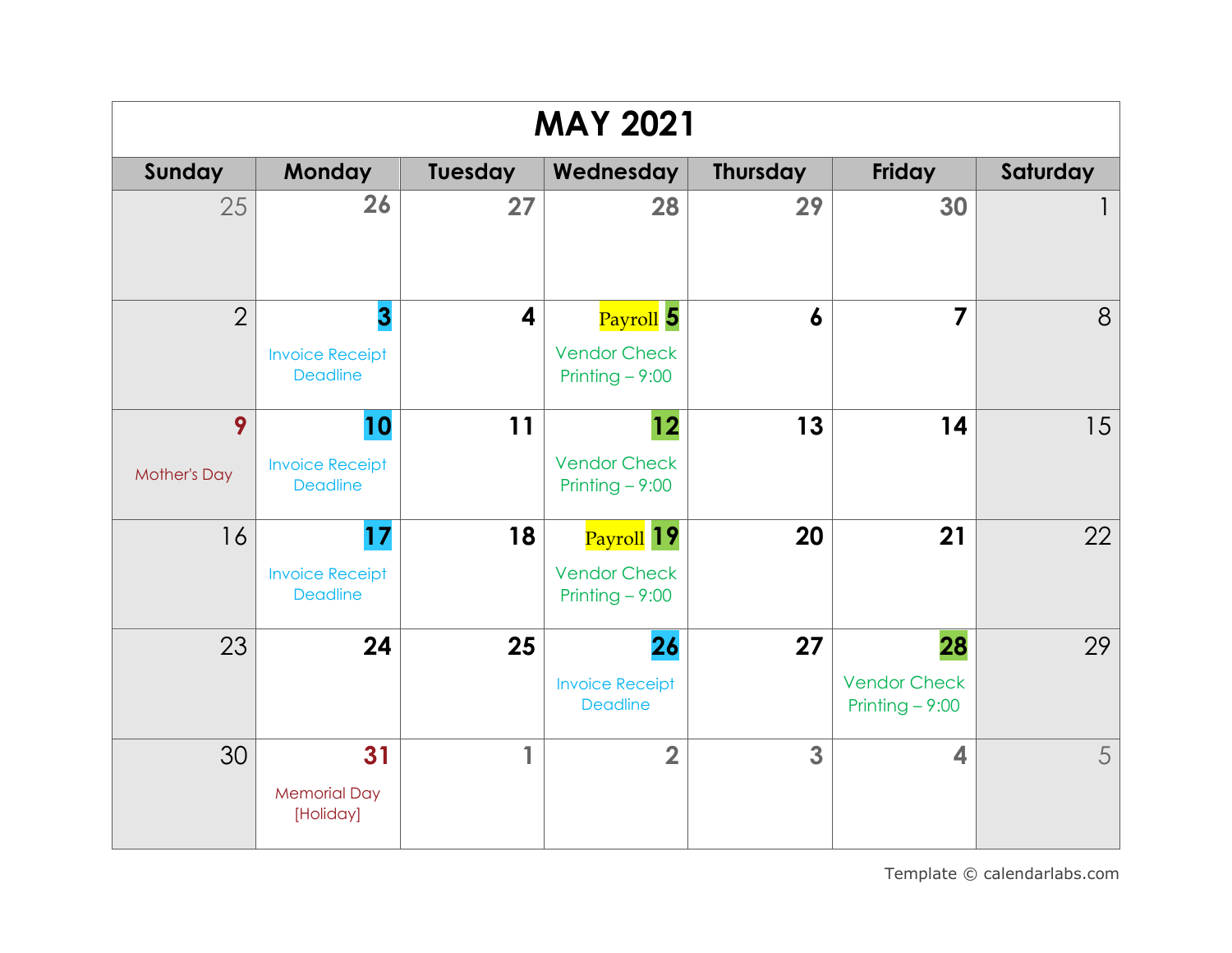| <b>JUNE 2021</b>    |                                           |                                           |                                         |                 |                |               |  |  |  |
|---------------------|-------------------------------------------|-------------------------------------------|-----------------------------------------|-----------------|----------------|---------------|--|--|--|
| Sunday              | <b>Monday</b>                             | Tuesday                                   | Wednesday                               | <b>Thursday</b> | Friday         | Saturday      |  |  |  |
| 30                  | 31                                        |                                           | Payroll 2                               | 3               | 4              | 5             |  |  |  |
|                     |                                           | <b>Invoice Receipt</b><br><b>Deadline</b> | <b>Vendor Check</b><br>Printing $-9:00$ |                 |                |               |  |  |  |
| $\overline{6}$      | 7                                         | 8                                         | 9                                       | 10              | 11             | 12            |  |  |  |
|                     | <b>Invoice Receipt</b><br><b>Deadline</b> |                                           | <b>Vendor Check</b><br>Printing $-9:00$ |                 |                |               |  |  |  |
| 13                  | 14                                        | 15                                        | Payroll 16                              | 17              | 18             | 19            |  |  |  |
|                     | <b>Invoice Receipt</b><br><b>Deadline</b> |                                           | <b>Vendor Check</b><br>Printing $-9:00$ |                 |                | Juneteenth FH |  |  |  |
| 20                  | 21                                        | 22                                        | 23                                      | 24              | 25             | 26            |  |  |  |
| <b>Father's Day</b> | <b>Invoice Receipt</b><br><b>Deadline</b> |                                           | <b>Vendor Check</b><br>Printing $-9:00$ |                 |                |               |  |  |  |
| 27                  | 28                                        | 29                                        | Payroll 30                              | 1               | $\overline{2}$ | 3             |  |  |  |
|                     | <b>Invoice Receipt</b><br><b>Deadline</b> |                                           | <b>Vendor Check</b><br>Printing $-9:00$ |                 |                |               |  |  |  |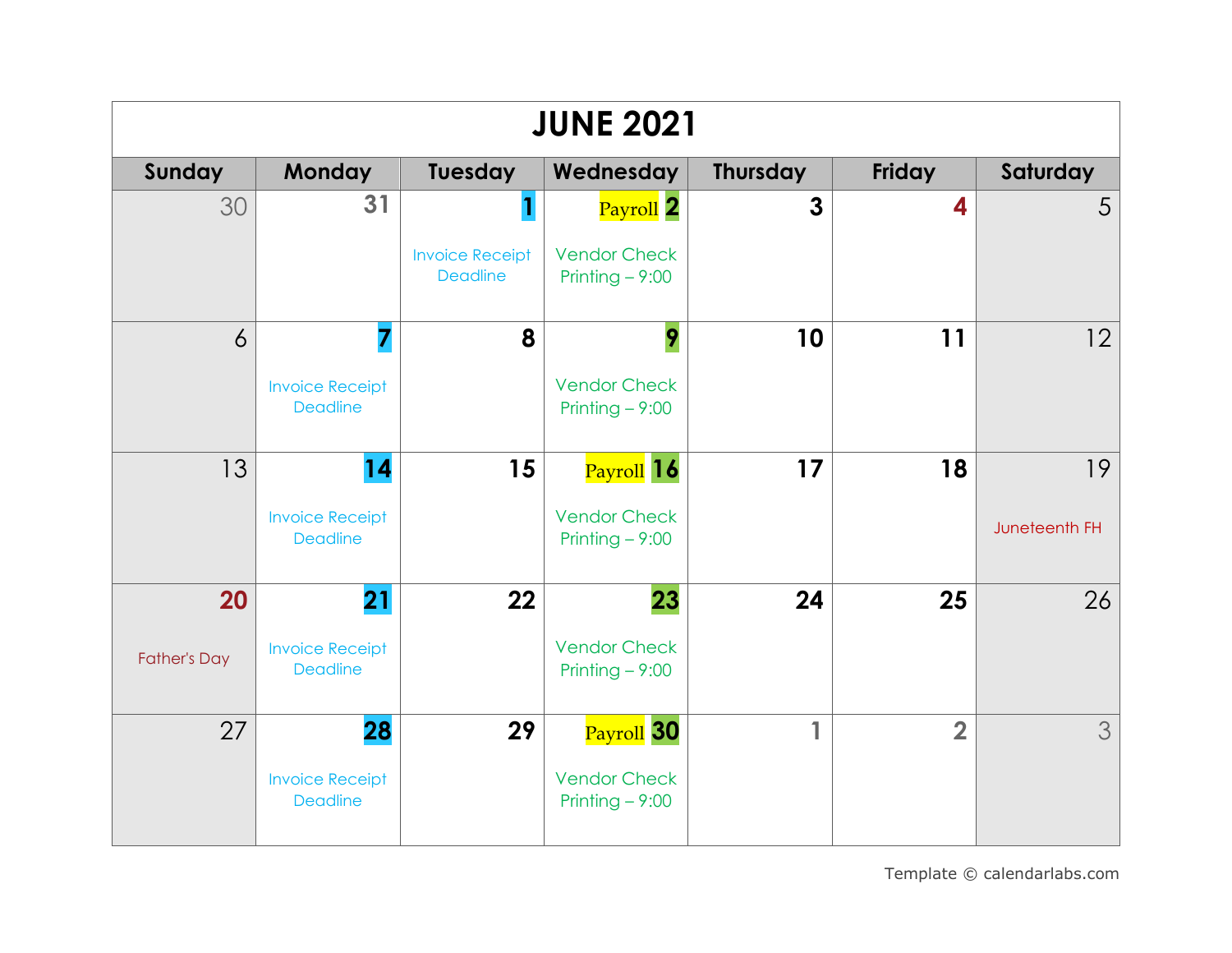| <b>JULY 2021</b>                               |                                                 |                                                               |                                                         |                 |                                               |          |  |  |  |
|------------------------------------------------|-------------------------------------------------|---------------------------------------------------------------|---------------------------------------------------------|-----------------|-----------------------------------------------|----------|--|--|--|
| Sunday                                         | <b>Monday</b>                                   | Tuesday                                                       | Wednesday                                               | <b>Thursday</b> | Friday                                        | Saturday |  |  |  |
| 27                                             | 28                                              | 29                                                            | 30                                                      | 1               | $\overline{2}$                                | 3        |  |  |  |
| $\overline{\mathbf{4}}$<br>Independence<br>Day | 5<br>Independence<br>Day [Holiday]              | $\boldsymbol{6}$<br><b>Invoice Receipt</b><br><b>Deadline</b> | 7<br><b>Vendor Check</b><br>Printing $-9:00$            | 8               | 9                                             | 10       |  |  |  |
| 11                                             | 12<br><b>Invoice Receipt</b><br><b>Deadline</b> | 13                                                            | Payroll 14<br><b>Vendor Check</b><br>Printing $-9:00$   | 15              | 16                                            | 17       |  |  |  |
| 18                                             | 19<br><b>Invoice Receipt</b><br><b>Deadline</b> | 20                                                            | 21<br><b>Vendor Check</b><br>Printing $-9:00$           | 22              | 23                                            | 24       |  |  |  |
| 25                                             | 26                                              | 27                                                            | Payroll 28<br><b>Invoice Receipt</b><br><b>Deadline</b> | 29              | 30<br><b>Vendor Check</b><br>Printing $-9:00$ | 31       |  |  |  |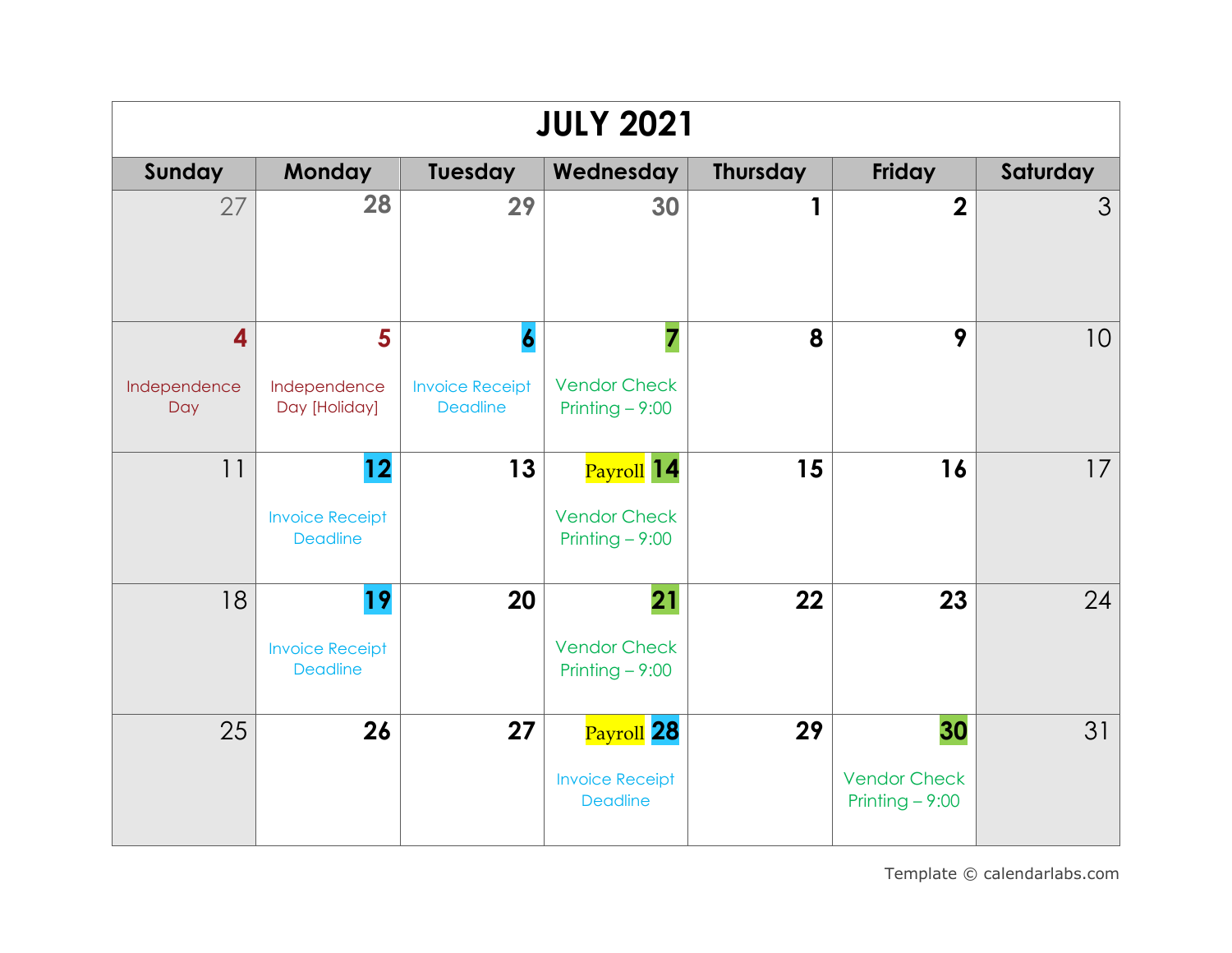| <b>AUGUST 2021</b> |                                           |                                         |                                         |                         |                                           |                |  |  |  |
|--------------------|-------------------------------------------|-----------------------------------------|-----------------------------------------|-------------------------|-------------------------------------------|----------------|--|--|--|
| Sunday             | <b>Monday</b>                             | Tuesday                                 | Wednesday                               | <b>Thursday</b>         | Friday                                    | Saturday       |  |  |  |
|                    | $\overline{\mathbf{2}}$                   | $\mathbf{3}$                            |                                         | 5                       | $\boldsymbol{6}$                          | $\overline{7}$ |  |  |  |
|                    | <b>Invoice Receipt</b><br><b>Deadline</b> |                                         | <b>Vendor Check</b><br>Printing $-9:00$ |                         |                                           |                |  |  |  |
| 8                  | 9                                         | 10                                      | Payroll 11                              | 12                      | 13                                        | 14             |  |  |  |
|                    | <b>Invoice Receipt</b><br><b>Deadline</b> |                                         | <b>Vendor Check</b><br>Printing $-9:00$ |                         |                                           |                |  |  |  |
| 15                 | 16                                        | 17                                      | 18                                      | 19                      | 20                                        | 21             |  |  |  |
|                    | <b>Invoice Receipt</b><br><b>Deadline</b> |                                         | <b>Vendor Check</b><br>Printing $-9:00$ |                         |                                           |                |  |  |  |
| 22                 | 23                                        | 24                                      | Payroll 25                              | 26                      | 27                                        | 28             |  |  |  |
|                    | <b>Invoice Receipt</b><br><b>Deadline</b> |                                         | <b>Vendor Check</b><br>Printing $-9:00$ |                         | <b>Invoice Receipt</b><br><b>Deadline</b> |                |  |  |  |
| 29                 | 30                                        | 31                                      |                                         | $\overline{\mathbf{2}}$ | 3                                         | $\overline{4}$ |  |  |  |
|                    |                                           | <b>Vendor Check</b><br>Printing $-9:00$ |                                         |                         |                                           |                |  |  |  |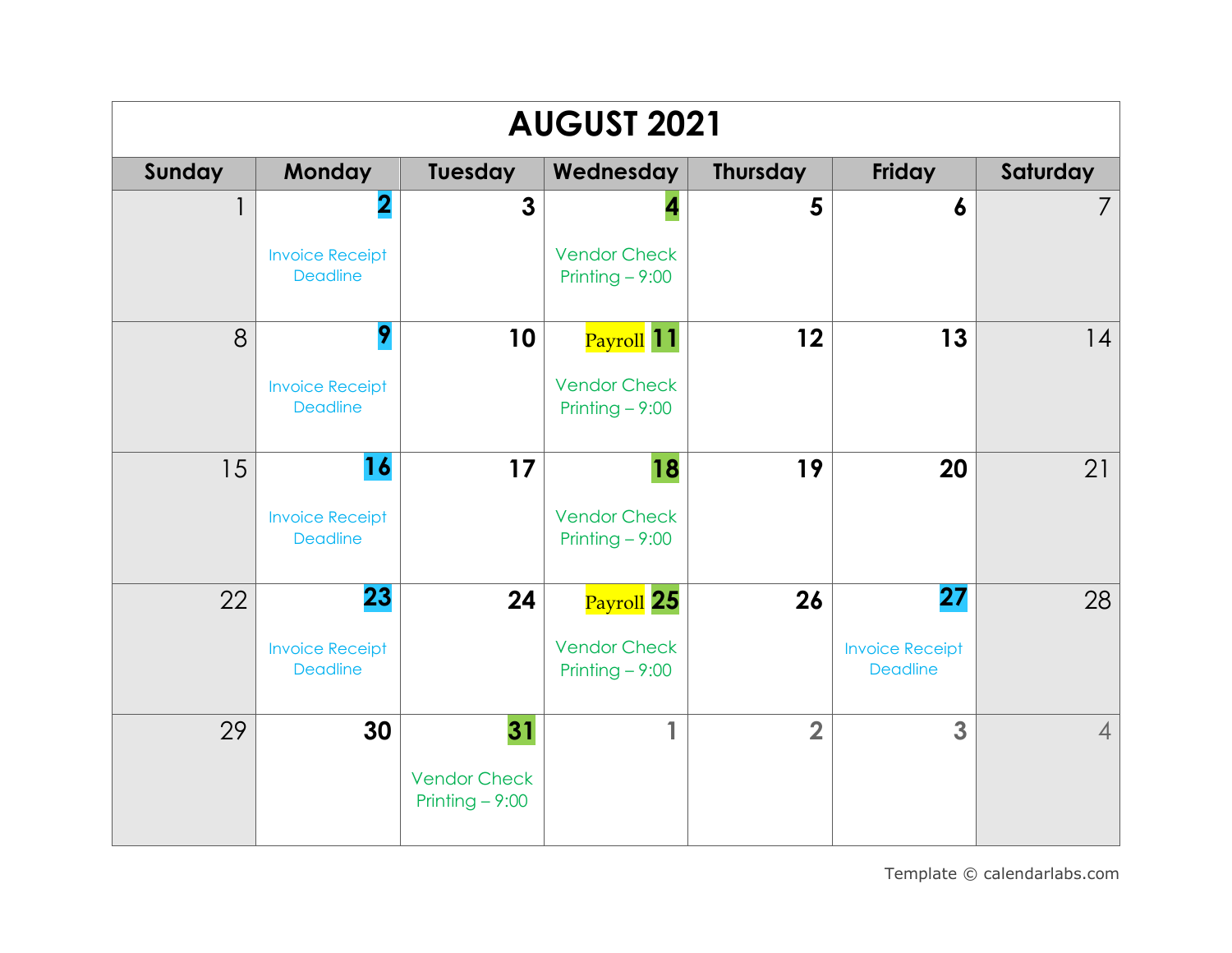| <b>SEPTEMBER 2021</b> |                                                 |                                                 |                                                       |                                               |                |                |  |  |
|-----------------------|-------------------------------------------------|-------------------------------------------------|-------------------------------------------------------|-----------------------------------------------|----------------|----------------|--|--|
| <b>Sunday</b>         | <b>Monday</b>                                   | <b>Tuesday</b>                                  | Wednesday                                             | <b>Thursday</b>                               | Friday         | Saturday       |  |  |
| 29                    | 30                                              | 31                                              |                                                       | $\overline{\mathbf{2}}$                       | $\overline{3}$ | $\overline{4}$ |  |  |
| 5                     | 6<br>Labor Day<br>[Holiday]                     | 7<br><b>Invoice Receipt</b><br><b>Deadline</b>  | Payroll 8<br><b>Vendor Check</b><br>Printing $-9:00$  | 9                                             | 10             | 11             |  |  |
| 12                    | 13<br><b>Invoice Receipt</b><br><b>Deadline</b> | 14                                              | 15<br><b>Vendor Check</b><br>Printing $-9:00$         | 16                                            | 17             | 18             |  |  |
| 19                    | 20<br><b>Invoice Receipt</b><br><b>Deadline</b> | 21                                              | Payroll 22<br><b>Vendor Check</b><br>Printing $-9:00$ | 23                                            | 24             | 25             |  |  |
| 26                    | 27                                              | 28<br><b>Invoice Receipt</b><br><b>Deadline</b> | 29                                                    | 30<br><b>Vendor Check</b><br>Printing $-9:00$ | 1              | $\overline{2}$ |  |  |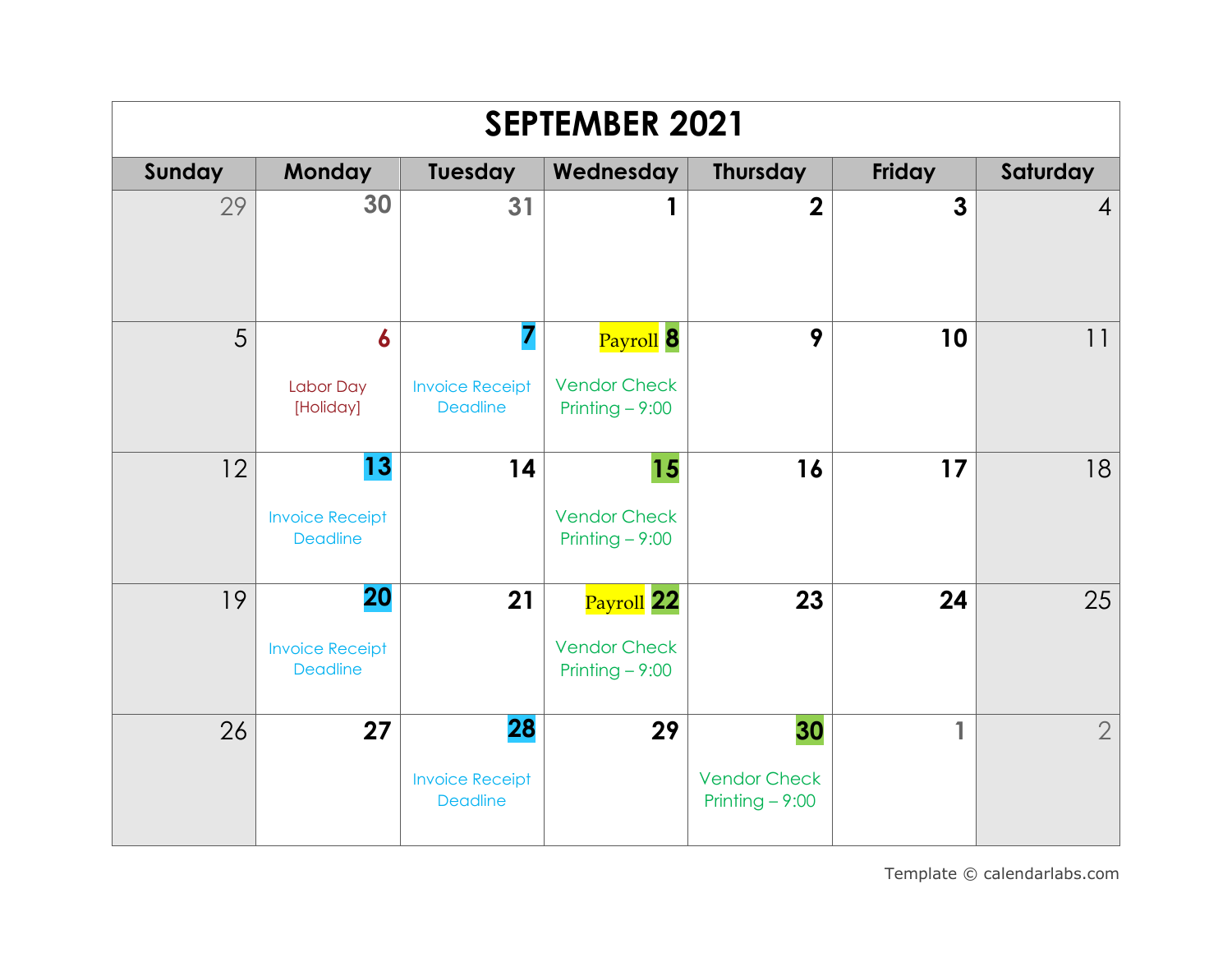| <b>OCTOBER 2021</b> |                                                 |                                                 |                                                                 |                         |                                               |                |  |  |
|---------------------|-------------------------------------------------|-------------------------------------------------|-----------------------------------------------------------------|-------------------------|-----------------------------------------------|----------------|--|--|
| <b>Sunday</b>       | <b>Monday</b>                                   | Tuesday                                         | Wednesday                                                       | <b>Thursday</b>         | Friday                                        | Saturday       |  |  |
| 26                  | 27                                              | 28                                              | 29                                                              | 30                      | 1                                             | $\overline{2}$ |  |  |
| $\mathfrak{Z}$      | 4<br><b>Invoice Receipt</b><br><b>Deadline</b>  | $5\phantom{1}$                                  | Payroll <sup>6</sup><br><b>Vendor Check</b><br>Printing $-9:00$ | 7                       | 8                                             | 9              |  |  |
| 10                  | 11<br><b>Columbus Day</b><br>[Holiday]          | 12<br><b>Invoice Receipt</b><br><b>Deadline</b> | 13<br><b>Vendor Check</b><br>Printing $-9:00$                   | 14                      | 15                                            | 16             |  |  |
| 17                  | 18<br><b>Invoice Receipt</b><br><b>Deadline</b> | 19                                              | Payroll 20<br><b>Vendor Check</b><br>Printing $-9:00$           | 21                      | 22                                            | 23             |  |  |
| 24                  | 25                                              | 26                                              | 27<br><b>Invoice Receipt</b><br><b>Deadline</b>                 | 28                      | 29<br><b>Vendor Check</b><br>Printing $-9:00$ | 30             |  |  |
| 31<br>Halloween     | 1                                               | $\overline{2}$                                  | 3                                                               | $\overline{\mathbf{4}}$ | 5                                             | 6              |  |  |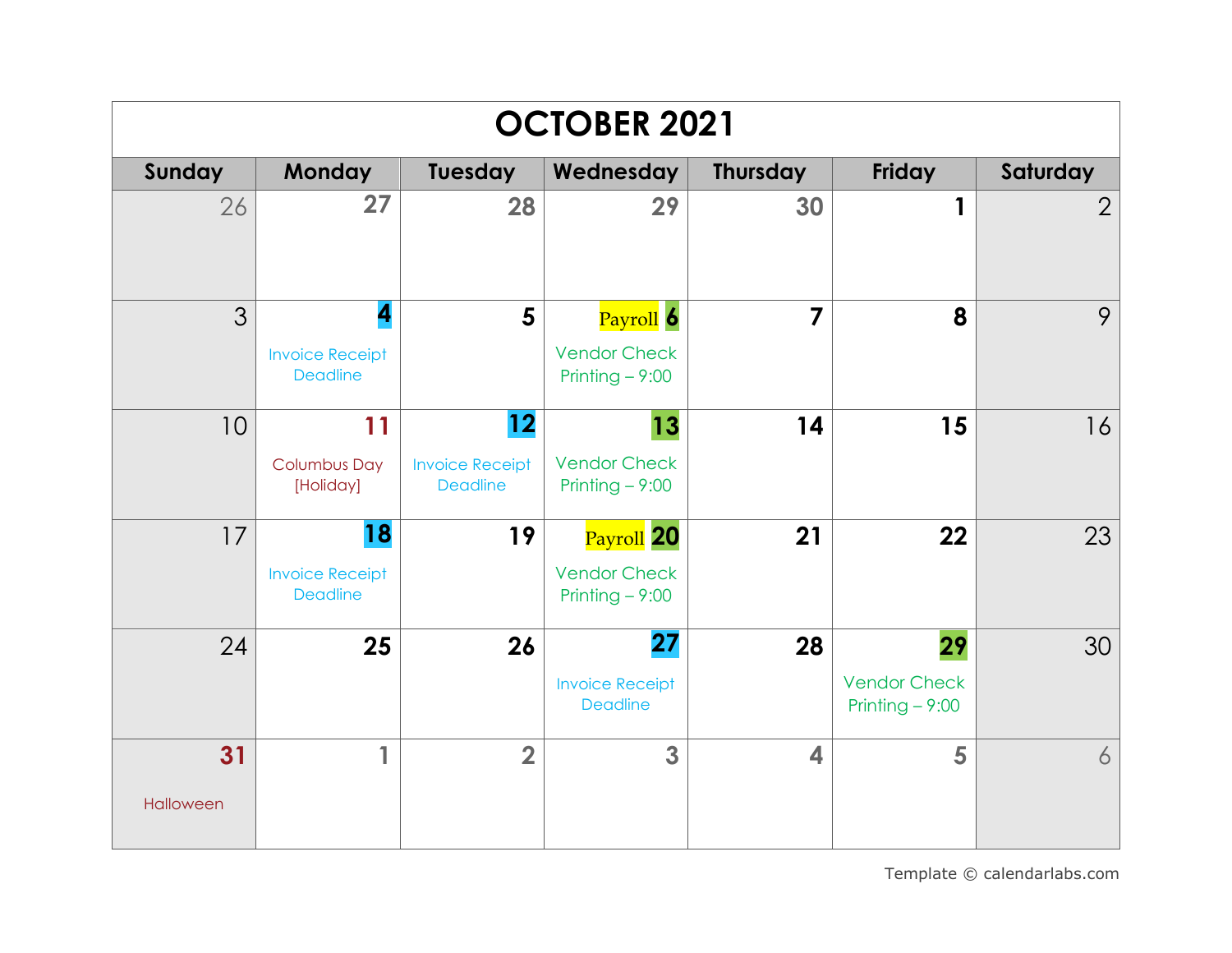| <b>NOVEMBER 2021</b> |                                           |                                                               |                                         |                                  |                                           |                |  |  |  |
|----------------------|-------------------------------------------|---------------------------------------------------------------|-----------------------------------------|----------------------------------|-------------------------------------------|----------------|--|--|--|
| Sunday               | <b>Monday</b>                             | Tuesday<br>Wednesday<br><b>Thursday</b><br>Friday<br>Saturday |                                         |                                  |                                           |                |  |  |  |
| 31                   |                                           | $\overline{2}$                                                | Payroll <sup>3</sup>                    | 4                                | 5                                         | 6              |  |  |  |
|                      | <b>Invoice Receipt</b><br><b>Deadline</b> | <b>Election Day FH</b>                                        | <b>Vendor Check</b><br>Printing $-9:00$ |                                  |                                           |                |  |  |  |
| $\overline{7}$       | 8                                         | 9                                                             | 10                                      | 11                               | 12                                        | 13             |  |  |  |
|                      | <b>Invoice Receipt</b><br><b>Deadline</b> |                                                               | <b>Vendor Check</b><br>Printing $-9:00$ | <b>Veterans Day</b><br>[Holiday] |                                           |                |  |  |  |
| 14                   | 15                                        | 16                                                            | Payroll 17                              | 18                               | 19                                        | 20             |  |  |  |
|                      | <b>Invoice Receipt</b><br><b>Deadline</b> |                                                               | <b>Vendor Check</b><br>Printing $-9:00$ |                                  |                                           |                |  |  |  |
| 21                   | 22                                        | 23                                                            | 24                                      | 25                               | 26                                        | 27             |  |  |  |
|                      | <b>Invoice Receipt</b><br><b>Deadline</b> |                                                               | <b>Vendor Check</b><br>Printing $-9:00$ | Thanksgiving<br>Day [Holiday]    | <b>Invoice Receipt</b><br><b>Deadline</b> |                |  |  |  |
| 28                   | 29                                        | 30                                                            |                                         | $\overline{\mathbf{2}}$          | 3                                         | $\overline{4}$ |  |  |  |
|                      |                                           | <b>Vendor Check</b><br>Printing $-9:00$                       |                                         |                                  |                                           |                |  |  |  |